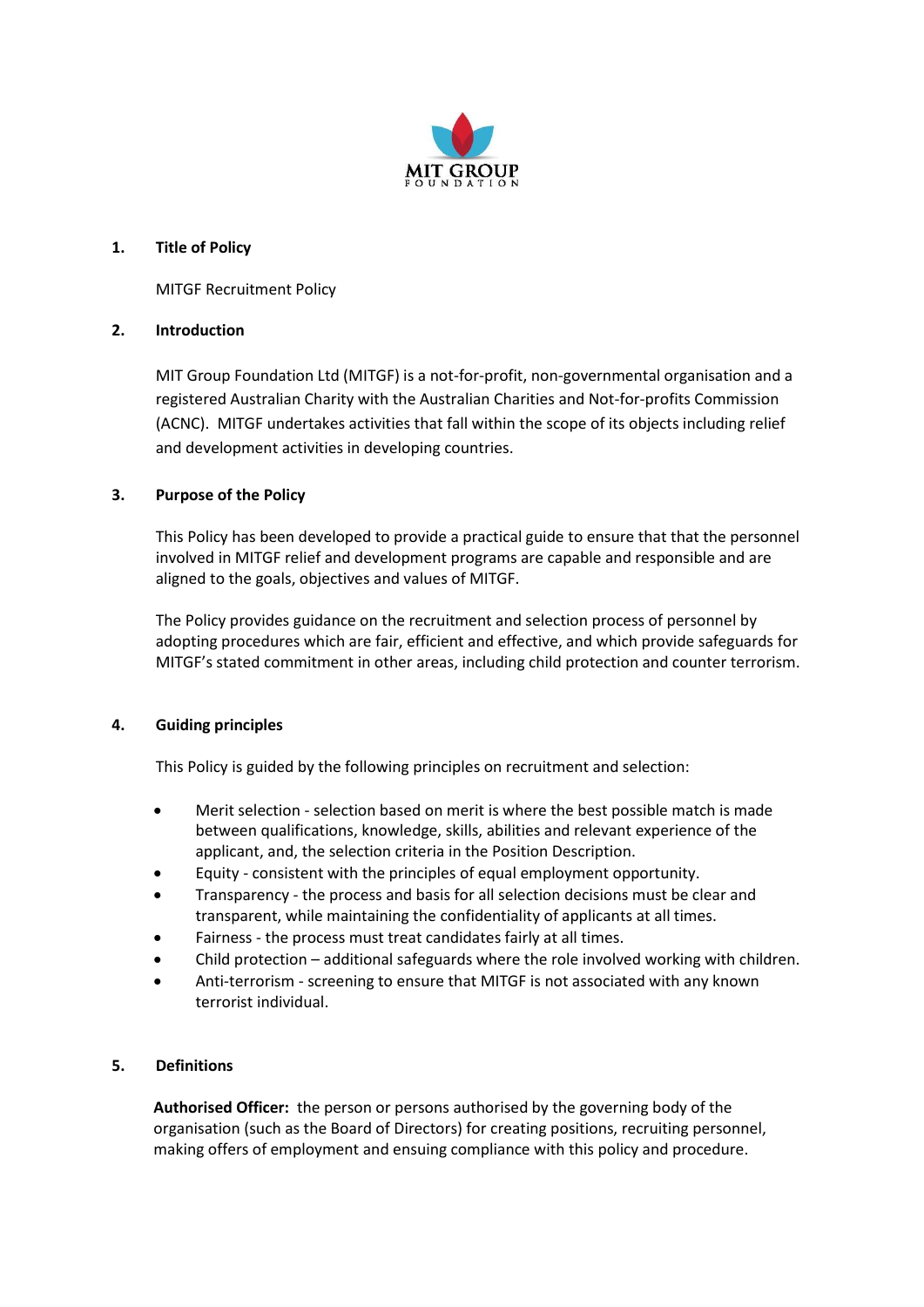**Child:** a person under the age of 18 years.

**Consolidated List:** list of terrorist individuals and entities subject to targeted financial sanctions under the United Nations Security Council's Resolutions 1267 and 1373 and maintained by the Department of Foreign Affairs and Trade.

**Partner Organisation:** any organisation or person that MITGF has entered into a Memorandum of Understanding with, in connection with any relief or development programs or projects.

**Personnel:** Personnel are either employed by an organisation (whether full-time, part-time or casual), engaged by an organisation on a subcontract basis, or engaged by an organisation on a voluntary basis.

**Probation:** a period of time during which a personnel is subject to formal assessment of their suitability for the role and for the organisation.

**Supervisor:** the person who directs the personnel and to whom that personnel reports.

### **6. Scope of the Policy**

This Policy applies to all of MITGF's personnel and the personnel of any partner organisation in connection with any relief or development activities undertaken by MITGF.

MITGF requires is partner organisation to adopt this Policy or a recruitment policy which is comparable to this Policy in its recruitment of personnel who will be involved with any MITGF relief or development project.

#### **7. Recruitment**

Recruitment is the process of seeking and attracting a pool of qualified applicants from which candidates for job or position vacancies can be selected. It will normally be conducted through advertisement and open to internal and external applications. However, in appropriate circumstances, the Authorised Officer may approve a direct appointment without advertising.

#### **8. Selection**

Selection is the process of choosing the individual best suited to perform the requirements of a particular position. This is carried out by the Authorised Officer, or where appropriate, by a selection panel.

Selection methods must be reliable and free from bias or unlawful discrimination. Unlawful discrimination occurs when a person is treated less favourably based on their personal characteristics, such as sex, age, race, religion, political belief or marital status.

MITGF requires that partner organisations comply with all relevant local laws which prohibit discrimination or other unfair treatment at work based on a person's attribute

#### **9. Induction**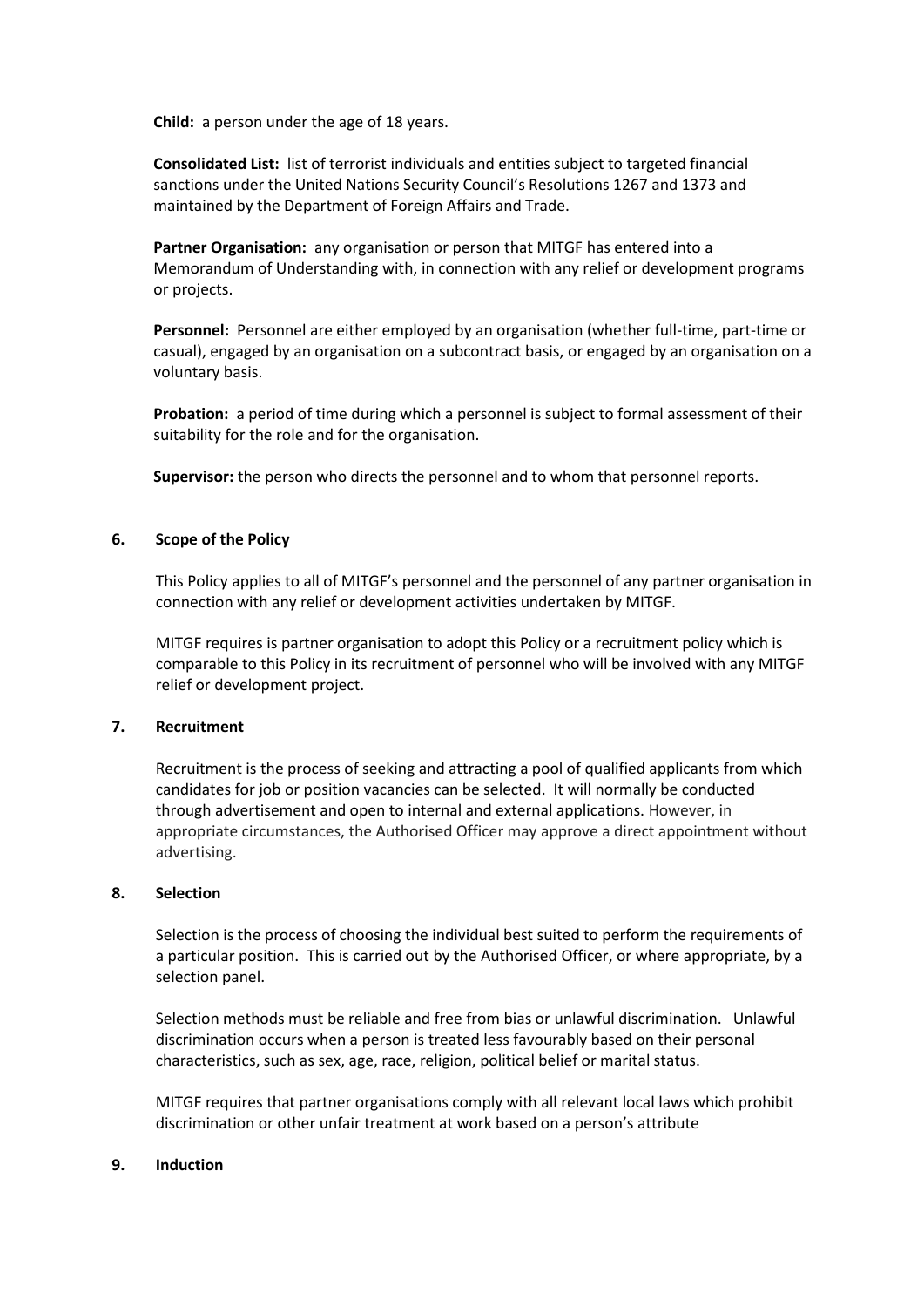During induction, new personnel will be introduced to MITGF's stated purpose, objectives and core values, and provided with information on their role and the job requirements of their position.

The Supervisor is responsible for providing new employees members of MITGF with an induction to the MITGF, their position and the work environment.

New personnel must complete mandatory induction and familiarise themselves with the New Personnel Induction Pack within their first month. The New Personnel Induction Pack shall include:

- Covering letter
- MITGF's stated goals, objectives and core values
- Key MITGF policies (including Child Protection Policy and Control of Funds and Counter-Terrorism Policy)
- MITGF Child Protection Code of Conduct (to be signed by each personnel)
- Job / position description outlining roles and duties
- Any other relevant information and documents

### **10. Probation**

A probation period requirement should be included for appropriate positions (such as key employee positions or long term positions), and the period of probation must comply with the requirements of any local laws.

The probation period gives MITGF an opportunity to assess the personnel's suitability and effectiveness in their appointed position and suitability for the MITGF.

Successful probation requires both the personnel and the Supervisor to be satisfied with the arrangements. It also provides the opportunity for the Supervisor to address any deficiencies in performance and for the personnel to take corrective action.

### **11. Counter-terrorism screening**

Any personnel to be appointed, must, prior to the appointment, be screened against the Consolidated List to ensure they are not on the list of sanctioned terrorist individuals. Under no circumstances, shall any person found to be on the Consolidated List be appointed a personnel for any MITGF relief and development project.

### **12. Child Safe Recruitment and Screening**

MITGF is committed to child safe recruitment, selection and screening practices to ensure that no one is recruited to work with MITGF who may pose a potential risk to children.

MITGF requires all of MITGF's personnel to comply with the MITGF Child Protection Policy and the MITGF Child Protection Code of Conduct. MITGF shall provide its personnel with a copy of the MITGF Child Protection Policy and a copy of the MITGF Child Protection Code of Conduct.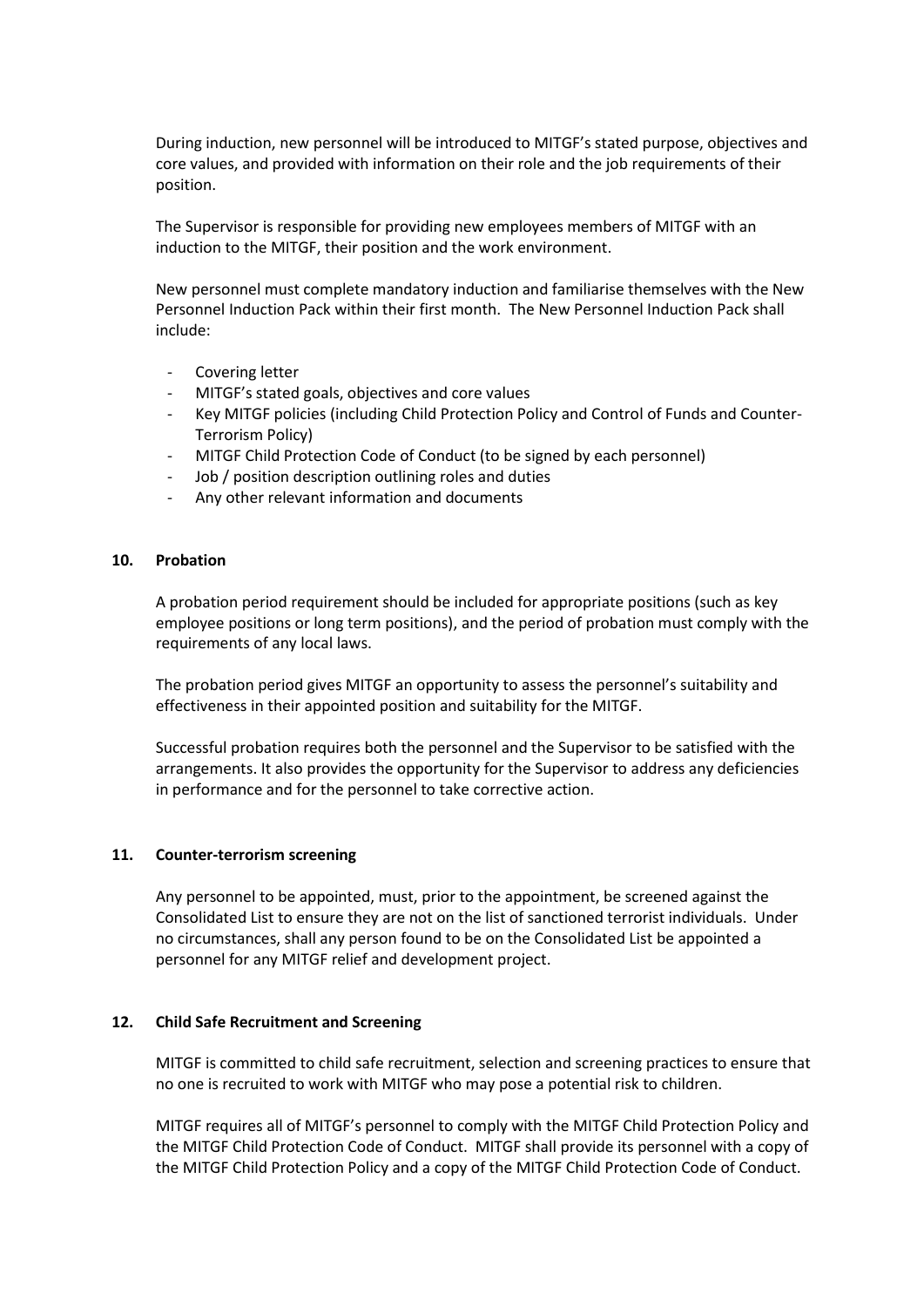Each personnel of MITGF must:

- acknowledge receiving a copy of the MITGF Child Protection Policy and a copy of the MITGF Child Protection Code of Conduct and reading and understanding these documents;
- sign the MITGF Child Protection Code of Conduct; and
- comply with the MITGF Child Protection Policy and the standards of conduct and behaviour established in the MITGF Child Protection Code of Conduct

The following process shall be adopted by MITGF and partner organisation in recruiting any personnel whose role involves working with children:

- Interviews will be conducted for all positions, ideally face-to-face, but telephone interviews may be necessary in the international context.
- Behavioural-based questions will be used to ask for examples of the candidate's past behaviour and experiences. In positions working directly working with children, MITGF will explore the candidate's motivations for working with children, which will include value-based questions seeking information about the candidate's attitudes to children, professional boundaries, accountability, team work and how they have responded to ethical dilemmas.
- Where reasonably practicable, a minimum of three reference checks will be required for all preferred candidates. Where practicable, the candidate's most recent employer/supervisor shall be one of these referees. MITGF will verify the identity of the referee and make direct contact with each of these referees in addition to considering written references. MITGF reserves the right to request additional references.
- A police clearance or relevant criminal history checks depending on the country of origin is required for the preferred candidate. Where police checks are not available, MITGF shall conduct additional background and reference checks and require such candidates to sign an employment declaration stating that they have not been convicted of any sex offence or child-related offence.
- Where the candidate is working directly with children in Australia, they may require a Working with Children Check (depending on the jurisdiction).
- All positions will be subject to a probationary period depending on the length of the contract.

MITGF reserves the right to refuse employment or appointment, or terminate any person's employment or appointment that may pose a risk to children.

MITGF requires all partner organisations to ensure that its personnel:

- comply with the MITGF Child Protection Policy or the child protection policy adopted by the partner organisation which is comparable the MITGF Child Protection Policy; and
- comply with the MITGF Child Protection Code of Conduct, or the child protection code of conduct adopted by the partner organisation which is comparable to the Code of Conduct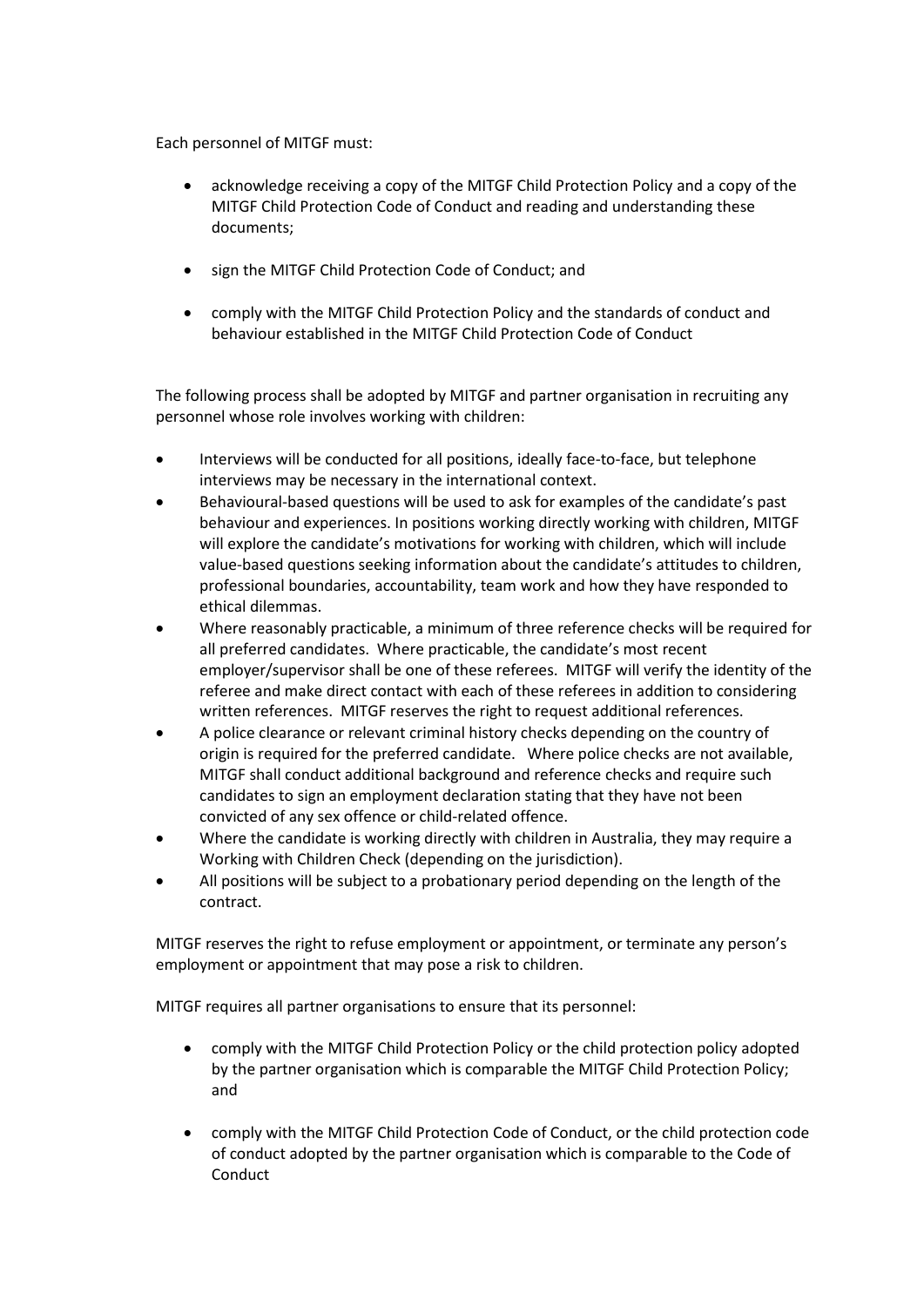MITGF requires all partner organisations to comply with all relevant local laws relating to working with children and the protection of children.

### **13. Procedure**

The procedure to adopt for the recruitment and selection of personnel will depend on the position. For example, for key employee positions, a more rigorous process should be followed.

The following process table provides general guidance on the procedure to adopt:

## **13.1 Recruitment**

a) Establish the Position-

Analyse the job requirements and determine the knowledge, experience, qualifications, skills and abilities required for the position. Determine classification, salary, title, recruitment and selection method.

Ensure the position is aligned to objectives of MITGF.

b) Position Description-

Develop or revise the Position Description to accurately reflect the duties and responsibilities of the position, with the key selection criteria to include:

- skills, knowledge and experience required;
- role and responsibilities;
- key task areas;
- evidence of effectiveness;

c) Establish the Selection Panel (if applicable).

d) Source Applicants via:

- Advertising externally in the press or the internet;
- Internal application;
- Personal recommendation/referral;
- Recruitment agencies.

Ensure the method of advertising provides for an appropriate pool of qualified applicants to apply.

All job advertisements must state the position, skills and experience required together with the minimum qualifications.

## **13.2 Selection**

a) Shortlisting of applicants for interview is based on the selection criteria developed from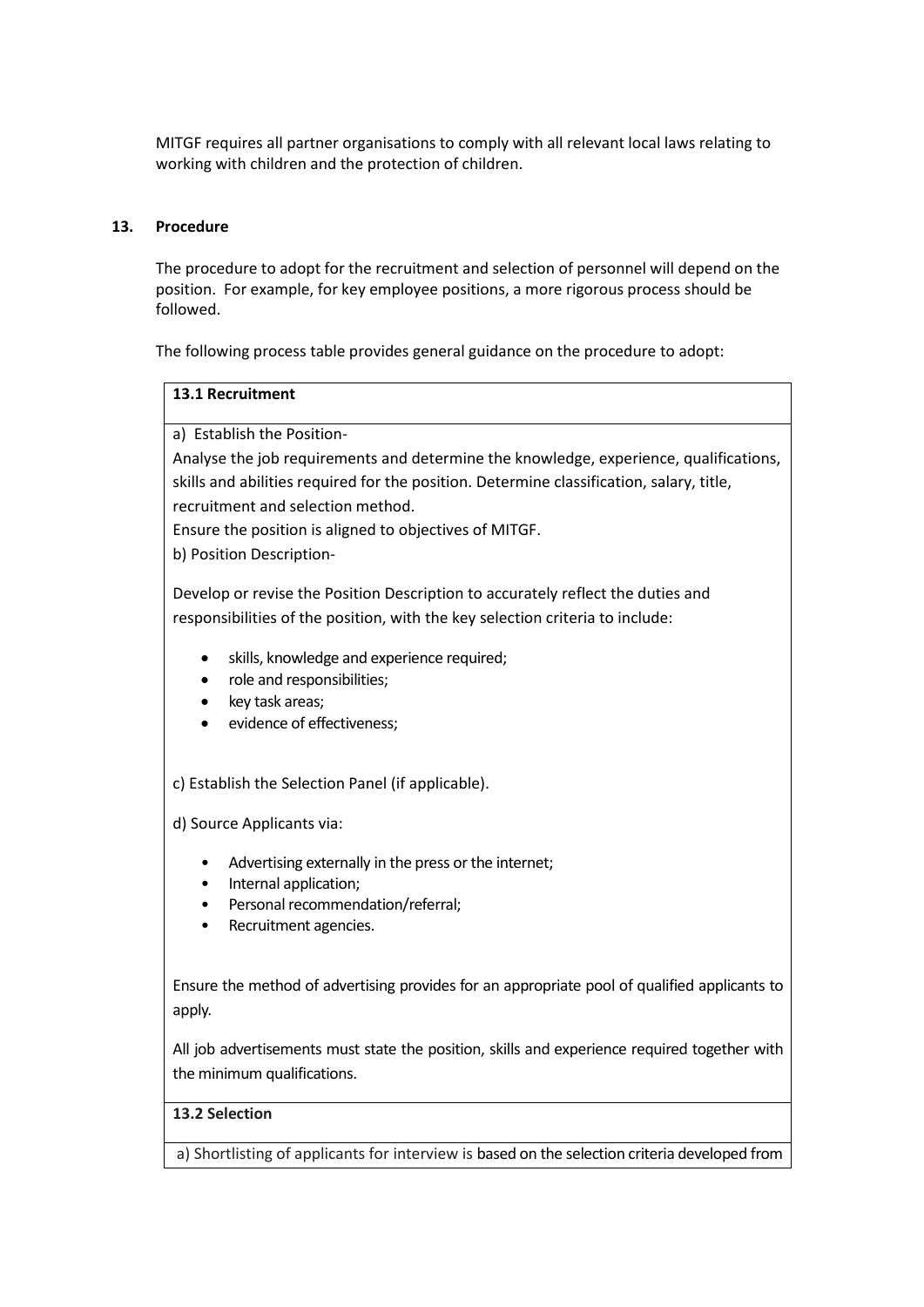the Position Description. Shortlisting can be done by:

- the Authorised Officer;
- the Selection Panel:
- any combination of the above.

## b) Interview

Depending on the level of the position, several interviews may take place during the selection process. This may include one on one interviews, or a panel type interview.

Prior to commencement of interviews:

- prepare the questions to be asked of all applicants through the interview process.
- decide if any additional assessment method should be used for example: presentations, case studies, and psychological assessment.

Applicants should be briefed at the beginning of the interview on MITGF, the position and the conditions of employment (if applicable). Interview questions should focus on the selection criteria, with follow-up questions to determine suitability.

## c) Recommendation/Determination

Following completion of the interview process, a recommendation and determination is made as to the preferred applicant for the position

A final determination will only be made after conducting the required reference and other checks.

## **13.3 Reference and other checks**

a) Recommendations for appointment must only be made once feedback is obtained from referees. Referees must be able to provide feedback about an applicant from a work perspective. All reference check reports must be recorded and should be strictly work job-related, worded to address the requirements of the position.

b) Authorised Officer to conduct the following checks as required:

- Counter-terrorism screening Consolidated List
- Police checks;
- Working with Children checks;

### **13.4 Formal engagement**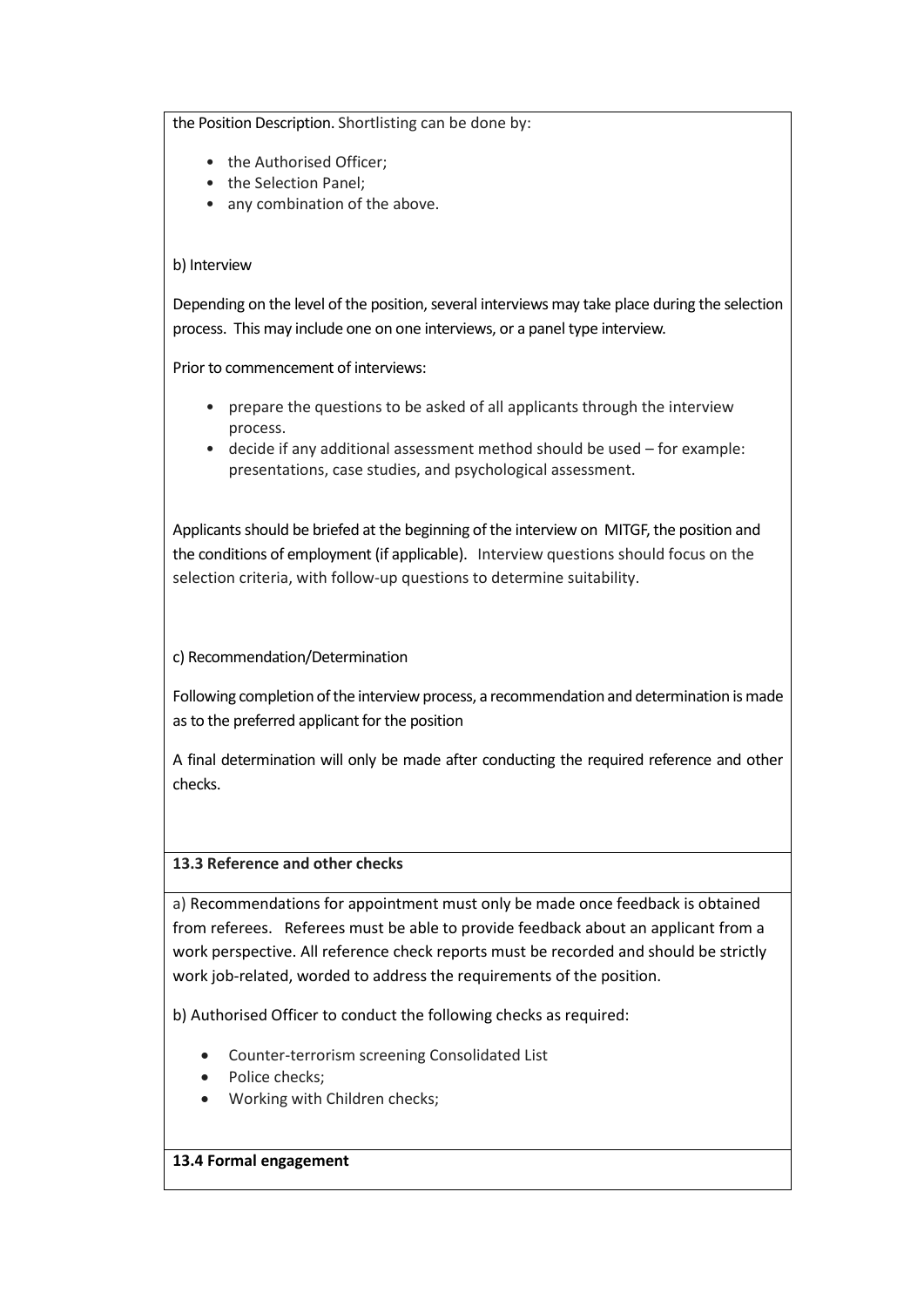a)The Authorised Officer may make an offer to the preferred applicant. If the offer is declined, the Authorised Officer may make a verbal offer to the next ranked appointable applicant.

b) Employment contract (for employee appointments)- MITGF employees are appointed under a Staff Employment Agreement signed by the successful applicant and MITGF, which sets out the terms and conditions of employment for the prospective employee and has the legal status of a common law contract.

## **13.5 Probation**

a) For employee positions, the period of probation must comply with the requirements of any local laws.

Probation periods may be extended to cover an employee's period of leave.

b) During the probation, at least one review meeting should be conducted with the Supervisor to discuss the new employee's performance.

The Supervisor must make a determination and recommendation as to whether the employee's employment should be confirmed, before the end of the probation period.

## **13.6 Induction**

The Supervisor is responsible for inducting new personnel into the MITGF, the position and the workplace.

New personnel will be provided with the New Personnel Induction Pack.

## **14. Re-Assessment of Ongoing Personnel**

As part of MITGF's commitment to ensure that its personnel are suitable and capable for the stated position and as a safeguard for child protection and counter terrorism, after every 2 years of the appointment of an ongoing personnel, MITGF shall:

- Re-assess the ongoing personnel suitability for the position in terms of demonstrated skills and performance in the role;
- Where the role involves working with children, carry out fresh child safe screening including criminal history checks and Working with Children checks; and
- Counter-terrorism screening by screening against the Consolidated List.

MITGF requires partner organisations to carry out similar re-assessment of its ongoing personnel who are involved in MITGF relief and development projects.